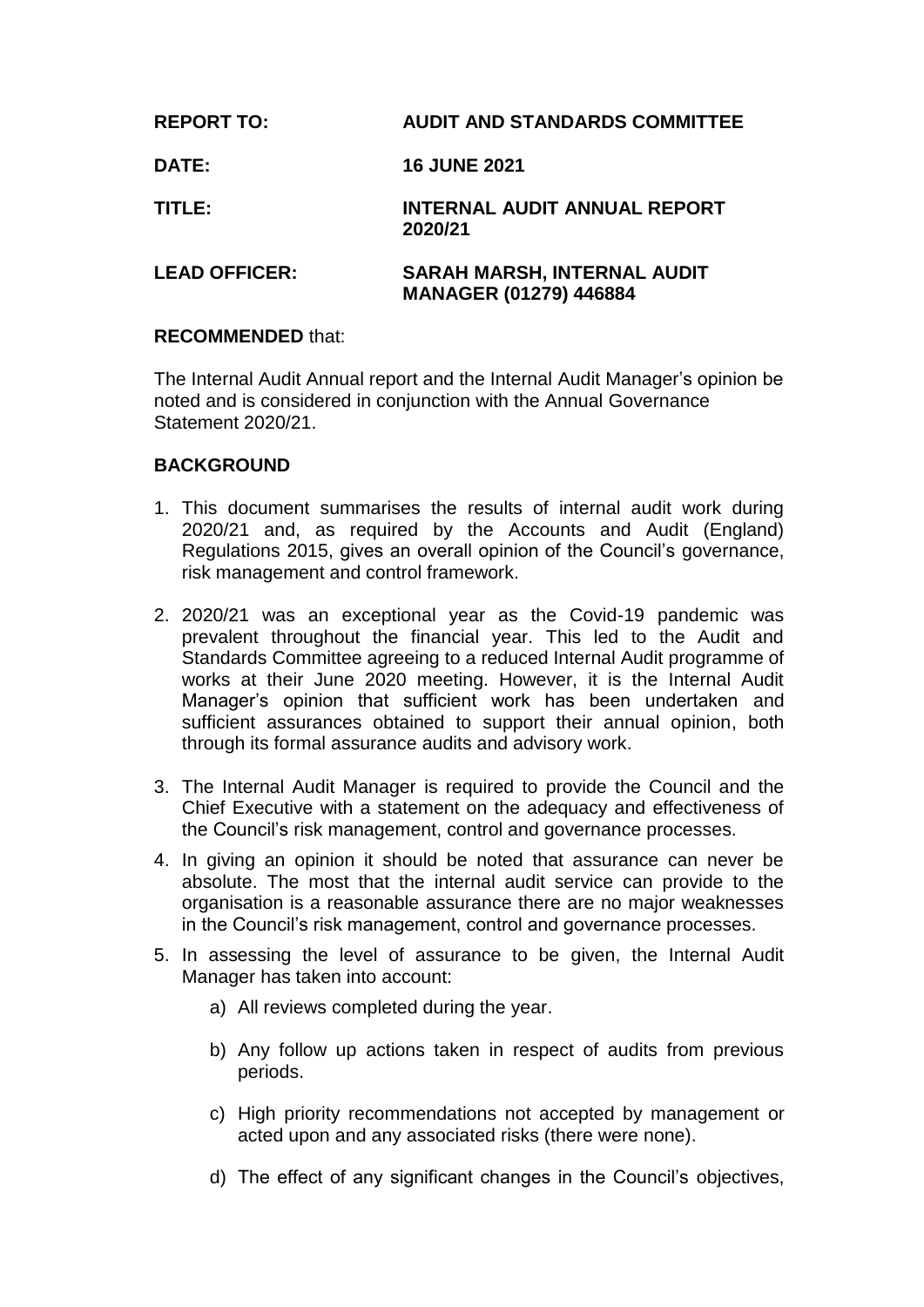activities or systems (there were none despite the pandemic).

- e) Matters arising from previous reports to the Audit and Standards Committee.
- f) Whether any limitations have been placed on the scope of Internal Audit (there have not been any).
- g) The extent to which resources constraints may impinge upon the Internal Audit Manager's ability to meet the full audit needs of the Council. As detailed above, the pandemic led to a revised Internal Audit plan being agreed and during the year there were inevitably operational disruptions which impacted on the access of Internal Auditors to key staff and information.
- h) What proportion of the Council's audit need has been covered to date; and
- i) The results of work performed by other assurance providers including the work of the External Auditors.
- 6. The Internal Audit Manager is satisfied that sufficient internal audit work has been undertaken to allow a reasonable conclusion as to the adequacy and effectiveness (or inadequacy and ineffectiveness) of the Council's risk management, control and governance processes to be drawn.

**Based upon the results of work undertaken during the year, it is the Internal Audit Manager's overall opinion that the Council has in place adequate and effective governance, risk management arrangements and control processes. Where there have been significant issues these have been accepted by Management and promptly corrected.**

**Key governance, risk management and internal control arrangements have been maintained or revised as appropriate in response to the Covid-19 pandemic and have not deteriorated as a result Covid-19** 

7. This report outlines the work undertaken by Internal Audit during the 2020/21 year and covering the period 1 April 2020 to 31 March 2021.

**pandemic.**<br>Pandemic

- 8. Management is responsible for establishing and maintaining appropriate risk management processes, control systems, accounting records and governance arrangements i.e. the control environment. Internal Audit plays a vital role in advising the Council that these arrangements are in place and operating effectively. On behalf of the Council, Internal Audit reviews, appraises and reports on the efficiency, effectiveness and economy of these arrangements.
- 9. Internal Audit is required by professional standards to deliver an annual internal audit opinion and report to those charged with governance timed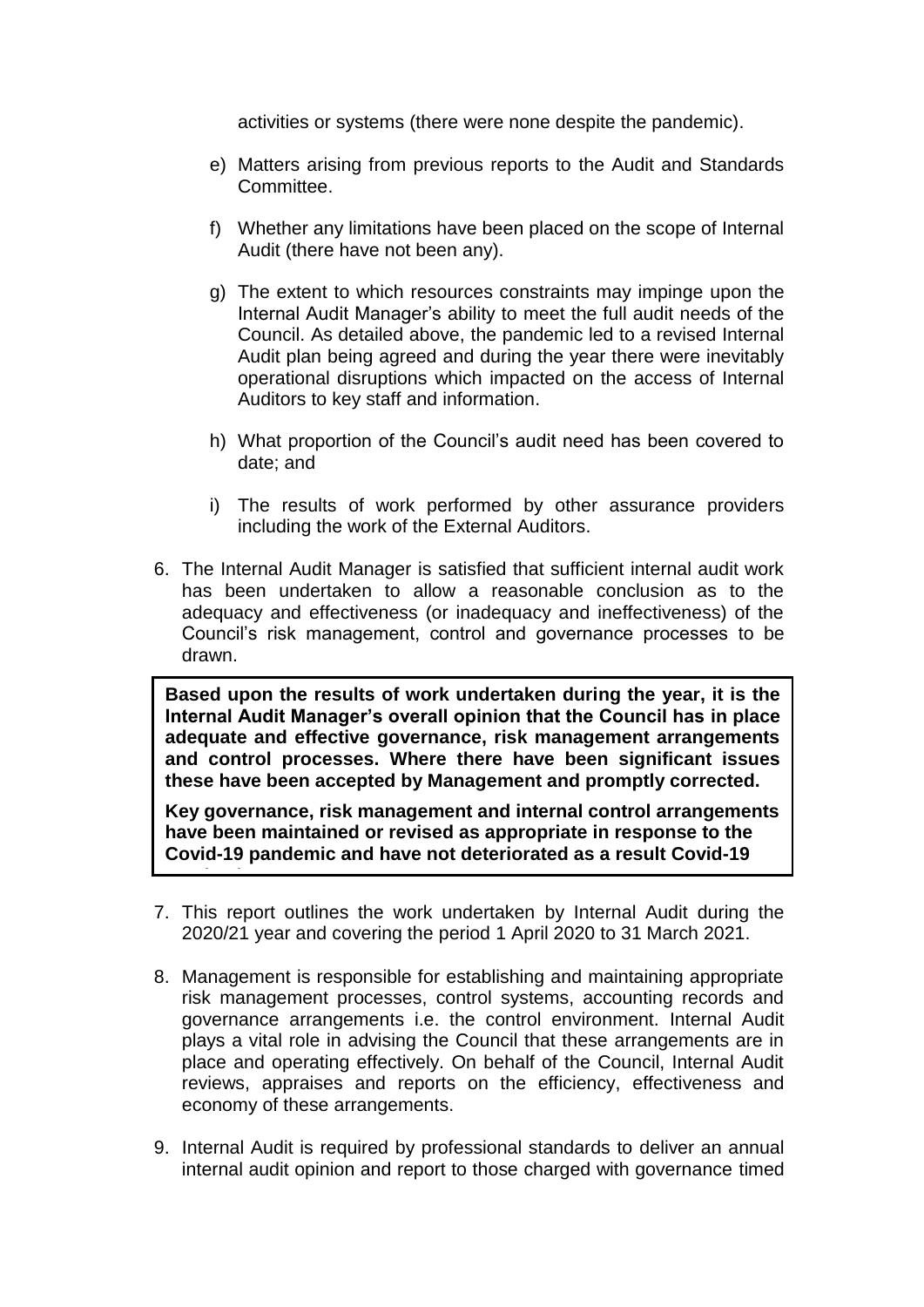to support the Annual Governance Statement. The annual internal audit opinion must conclude on the overall adequacy and effectiveness of the organisation's framework of governance, risk management and control.

- 10.The annual report must incorporate:
	- a) The opinion;
	- b) A summary of the work that supports the opinion; and
	- c) A statement on conformance with the Public Sector Internal Audit Standards and the results of the quality assurance and improvement programme.
- 11.The primary role of Internal Audit is to provide assurance to the Council (management, Heads of Service and the Audit and Standards Committee) and ultimately the taxpayers that the Council maintains an effective control environment that enables it to manage its significant organisational risks. Internal Audit helps the Council achieve its objectives and provide assurance that effective and efficient operations are maintained. The assurance work culminates in an annual opinion on the adequacy of the Council's control environment which feeds into the Annual Governance Statement.

## **Internal Audit Work During 2020/21**

- 12.The 2020/21 Internal Audit Plan was originally presented to and agreed by the Audit and Standards Committee in March 2020. The plan was prepared based on the risks associated with the Council's objectives in consultation with key officers and took into account:
	- a) Knowledge and experience accumulated in Internal Audit, including the results of previous reviews
	- b) A review of audit themes against the Corporate risk register and Council priorities
	- c) The work of other assurance providers both internally and externally
	- d) The external environment including economic climate, government initiatives such as welfare reform and changes in funding
	- e) Harmonisation of themes with the Borough of Broxbourne Council and Epping Forest District Council to enable benchmarking and sharing of good practice.
- 13.Due to the pandemic the focus of Internal Audit's work was significantly changed and a new plan for 2020/21 adopted and approved at the June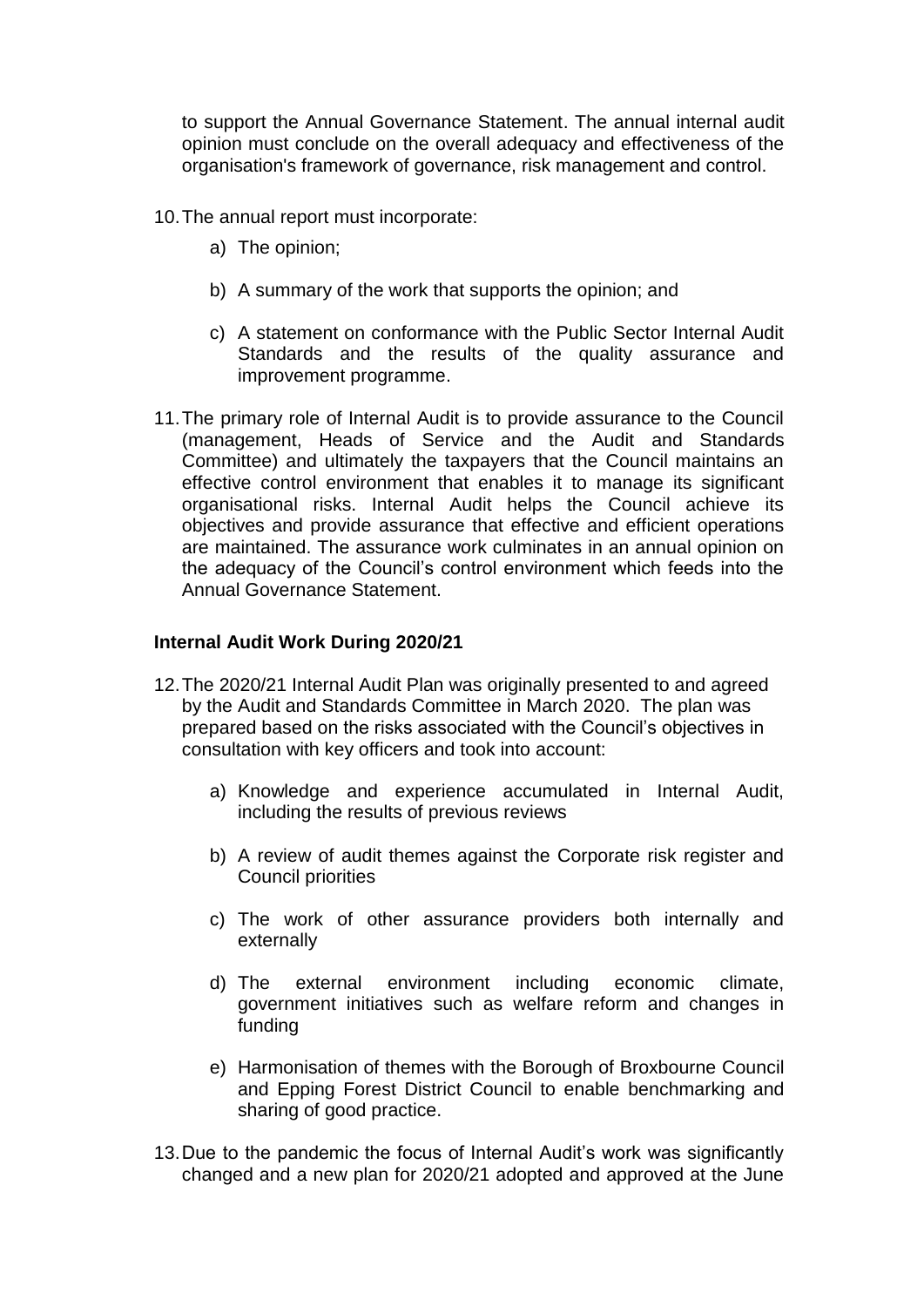Audit and Standards Committee meeting. Both the original and revised plan were designed to allow sufficient audit coverage to support the overall opinion for the Council. Despite the changes there has been sufficient internal audit coverage in order to give this opinion.

- 14.At the end of each assurance review a report is issued giving a formal audit assurance rating. This rating is based on an assessment of the key management arrangements and internal controls in place and measured using the following scale:
	- a) 'Substantial' assurance Overall, there is a sound system of control. Any weaknesses which put system/service objectives at risk will be minor and does not lead the Council to significant risk exposure.
	- b) 'Moderate' assurance Basically sound control, with areas of weakness, which put system/service objectives at risk. (Any high priority recommendations will prevent this level of assessment).
	- c) 'Limited' assurance There are significant weaknesses in more than one key control area, which could put system/service objectives or the Council at risk.
	- d) 'No' assurance There are fundamental control weaknesses, leaving the system/service open to material errors or abuse and exposes the Council to significant risk.

## **Summary of Assurance Work**

15.A total of ten audit reports were issued as part of the 2020/21 Plan, nine being assurance reviews and one being a follow up audit. The moderate and limited assurance reports tend to relate to a specific area rather than represent a breakdown of controls across the Council. The table below provides a comparison between the 2020/21 and previous four financial years:

| <b>Assurance</b><br>rating | 2020/21 | 2019/20 | 2018/19 | 2017/18 | 2016/17 |
|----------------------------|---------|---------|---------|---------|---------|
| Substantial                |         |         |         |         |         |
| Moderate                   |         |         |         |         |         |
| Limited                    |         |         |         |         |         |
| No                         |         |         |         |         |         |
| <b>TOTAL</b>               |         |         |         |         |         |

Table 1: Assurance Report Comparison

16.Appendix A sets out work carried out by Internal Audit during the year in narrative form and compares this to the plan agreed by Audit and Standards Committee in June 2020. This summary includes individual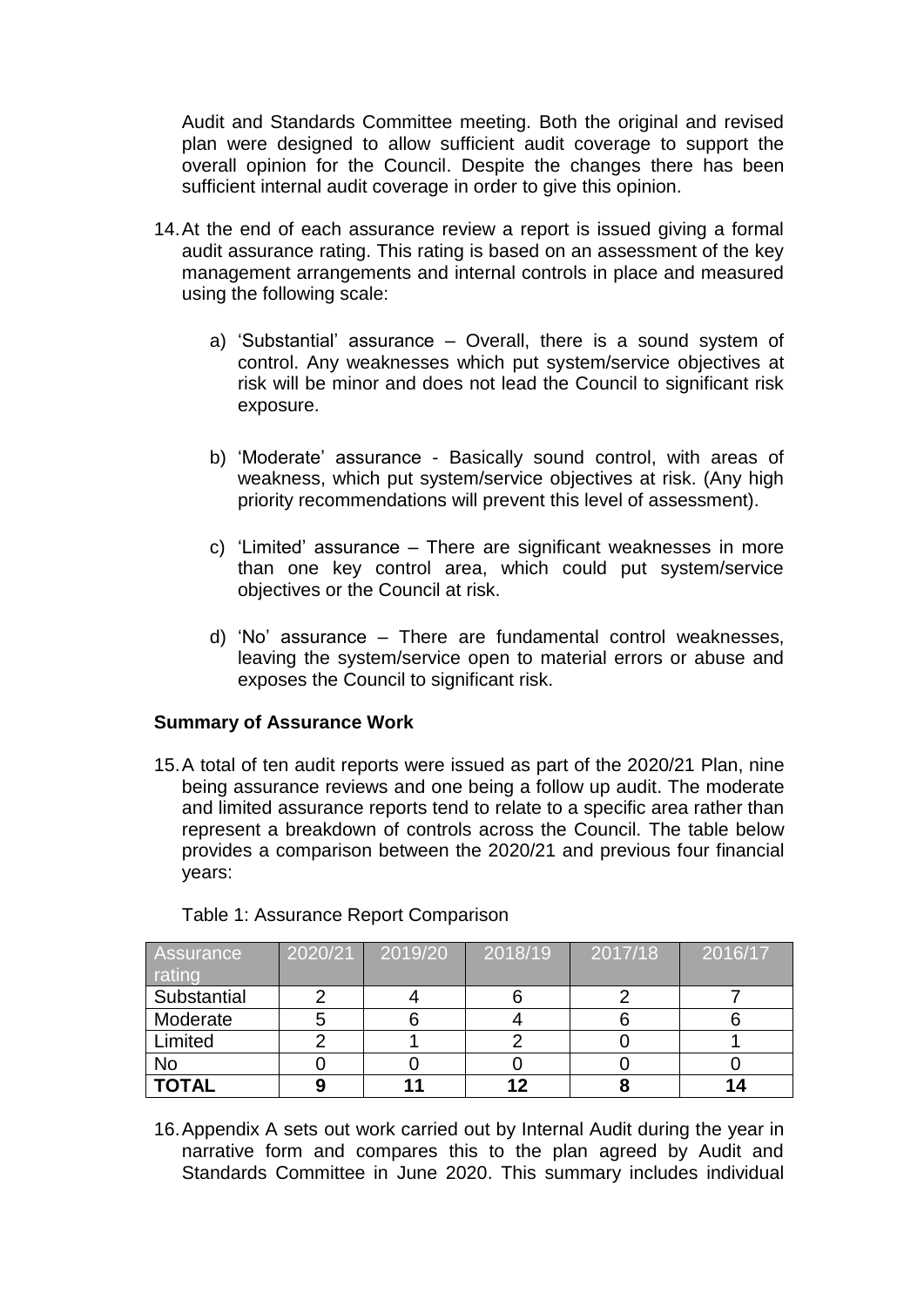audit reviews, investigations, consultancy and advice and other internal audit engagement activities with the Council.

17.Appendix B lists the individual audit reports issued as part of the 2020/21 Plan with their assurance rating and number of recommendations made by risk priority.

## **Tracker process**

- 18.Recommendations are categorised according to the risks they are intended to mitigate. Categorising recommendations also assists managers in prioritising improvement actions. Recommendation categories are linked to risk and, in order of priority, are rated 'high', 'medium' and 'low'.
- 19.Reports on progress of the management implementation of agreed recommendations are actively monitored by the Senior Management Board. The Audit and Standards Committee receives a report of all overdue recommendations plus any fundamental recommendations from final reports issued, regardless whether they are overdue or not.
- 20.The process continues to work well and there are no significant issues to report regarding the implementation of audit recommendations.

## **Other Sources of Assurance**

- 21.The opinion given in this annual report does not rely solely on the formal audits undertaken by the section.
- 22.Special investigations: Internal Audit investigates any allegations of fraud and suspected irregularity. There are separate arrangements for reporting, investigating and dealing with benefits fraud. A record is maintained of all reported and alleged fraud and theft with a summary reported annually to the Audit and Standards Committee. For 2020/21 there were no significant (estimated at more than £10,000) investigations by Internal Audit into suspected fraud.
- 23.Advice: Internal Audit is most effective when its advice is utilised to ensure that appropriate controls are incorporated at an early stage in the planning of policy or systems. This includes Internal Audit sitting on key business groups which in 2020/21 included:
	- a) Corporate Governance Group
	- b) ICT Operations Board
	- c) Information Governance Group
- 24.Internal Audit has also provided advice regarding implementation of the new HR/payroll system (iTrent), undertaken assurance and fraud work around business grants and helped the Council move forward with their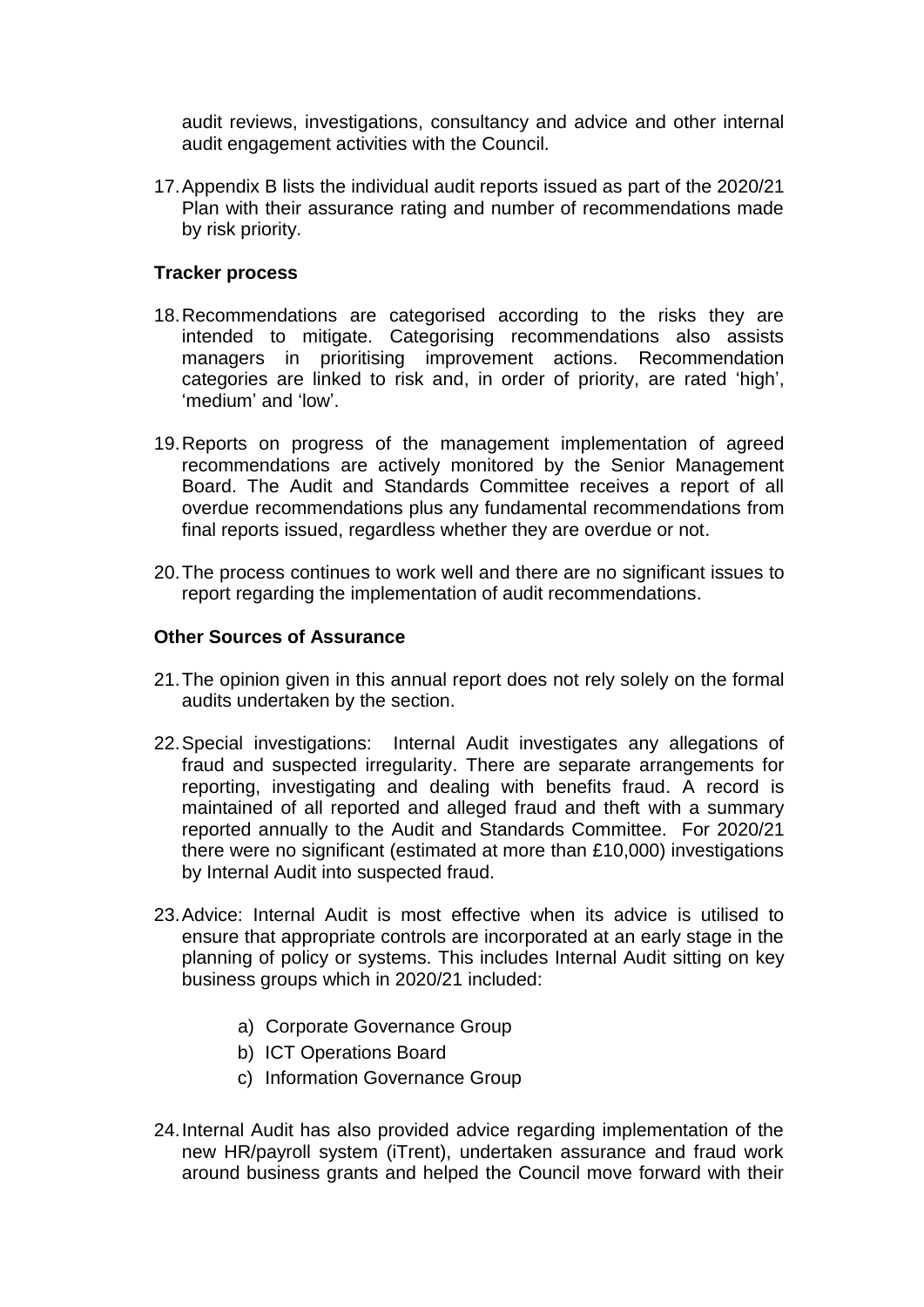service planning and risk management processes and information governance arrangements.

- 25.In addition, Internal Audit raises awareness of control issues throughout the Council; in particularly during the Covid-19 lockdown when more remote processes were introduced. Also through the update of key governance documents and the co-ordination and analysis of service assurance statements which feeds into the Annual Governance Statement.
- 26.Anti-Fraud and Corruption work: Harlow Council participates in the National Fraud Initiative which is a data matching exercise run annually by the Cabinet Office. The exercise seeks to identify fraud spanning public bodies and Internal Audit is the key point of contact and facilitates and supports the Council's involvement.
- 27.Internal Audit continues to be an active member of the Corporate Fraud Group, sharing good practice seen elsewhere and helping to deliver antifraud initiatives which supports the Council's anti-fraud and corruption strategy which was approved at the August 2020 Audit and Standards Committee.

## **Effectiveness**

- 28.In line with good practice, the Internal Audit service should on an annual basis ensure it is compliant with the 2017 Public Sector Internal Audit Standards (PSIAS), notifying the Audit and Standards Committee of any areas of non-compliance.
- 29.Following an external assessment, which is required every five years, the service was confirmed as fully compliant in November 2016 and this is still the case as there have been no significant changes in the way the Internal Audit service is delivered or operates, and the Internal Audit Manager has not taken on any additional responsibilities that could compromise the service's independence and objectivity. An External Quality Assessment (EQA) is planned July 2021, the results of which will be reported to the November 2021 Audit and Standards Committee.
- 30.Performance indicators are in place to monitor service performance and reported at each Audit and Standards Committee with a summary for the year presented below with a comparison with last years' results. The amount of time to obtain management responses has been brought to Senior Management Board's attention: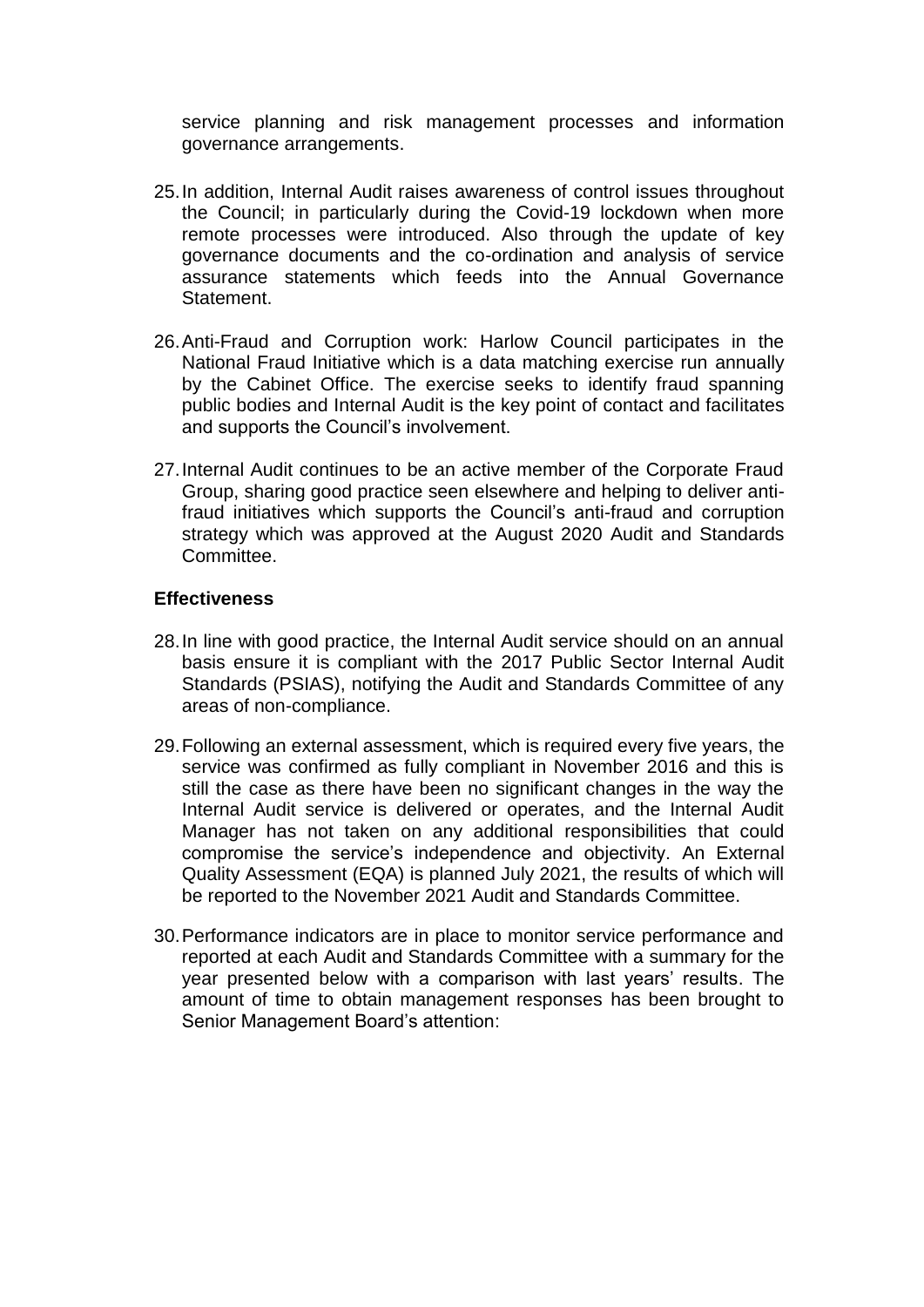| Table 2: Performance Indicator Summary |  |  |
|----------------------------------------|--|--|
|----------------------------------------|--|--|

| <b>Aspect</b><br>of<br><b>Service</b>              | Performance<br>Indicator                                                                                                                                   | <b>Target</b>                                                                                                                                | Year End<br>2020/21                                                | Year End<br>2019/20                                |
|----------------------------------------------------|------------------------------------------------------------------------------------------------------------------------------------------------------------|----------------------------------------------------------------------------------------------------------------------------------------------|--------------------------------------------------------------------|----------------------------------------------------|
| <b>Audit Plan</b>                                  | • Achievement<br>of the annual<br>Plan                                                                                                                     | • Sufficient<br>internal audit<br>work in order<br>the<br>that<br>Internal<br>Audit<br>Manager<br>can<br>give<br>their<br>annual<br>opinion. | Achieved                                                           | Achieved                                           |
| <b>Internal Audit</b><br>processes                 | • Issue of draft<br>after<br>report<br>closing<br>meeting                                                                                                  | Within<br>10<br>working<br>days                                                                                                              | $\bullet$ 6 days                                                   | $\bullet$ 5 days                                   |
|                                                    | • Issue of final<br>after<br>report<br>agreement<br>with client to<br>draft                                                                                | • Within<br>5<br>working<br>days                                                                                                             | $\bullet$ 2 days                                                   | $\bullet$ 3 days                                   |
| Effective<br>management<br>engagement              | • Management<br>responses<br>within<br>10<br>working days<br>of draft report                                                                               | working<br>$\bullet$ 10<br>days                                                                                                              | $\bullet$ 18 days **                                               | $\bullet$ 24 days $^*$                             |
|                                                    | Implemen-<br>$\bullet$<br>tation of<br>agreed audit<br>recommendati<br>ons                                                                                 | Within<br>$\bullet$<br>agreed<br>timescales                                                                                                  | Largely<br>$\bullet$<br>met (as<br>reported<br>via the<br>tracker) | • Largely<br>met (as<br>reported<br>by<br>tracker) |
| Continuous<br>Professional<br>Development<br>(CPD) | • Auditors<br>maintain and<br>improve their<br>knowledge,<br>skills and<br>other<br>competencies<br>through<br>directed and<br>self-directed<br>activities | 40 hours of<br>CPD activity<br>per auditor                                                                                                   | Target for<br>2020/21<br>achieved                                  | <b>Target for</b><br>2019/20<br>achieved.          |

**\*** The figures are higher than expected because it took longer than would normally be expected for the responses to three of the reports to be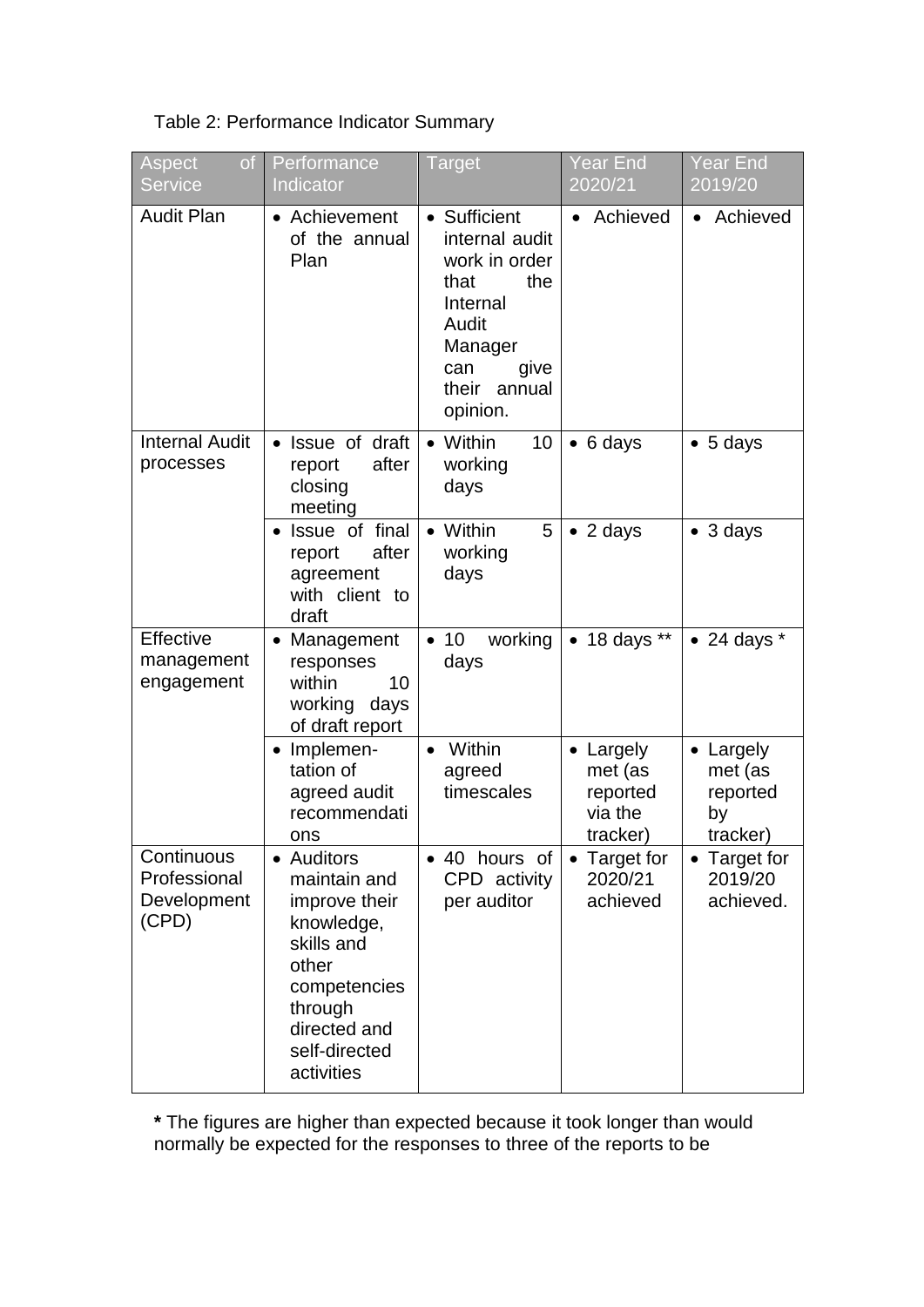received as a result of changes to working arrangements directly linked to the Covid-19 pandemic.

\*\* The majority of reports took longer to finalise than anticipated due to a mixture of Covid-19 and complexity of issues to resolve (for example data retention and disposals)

31.Internal Audit staff participate in Continuous Professional Development including keeping abreast of best professional practice. Members of the Internal Audit team participate in various networking groups including the Essex Audit Group, the Midland Audit Group and the London Audit Group, where speakers on topical issues give presentations. There are also close working relationships with other councils.

## **IMPLICATIONS**

**Environment and Planning (includes Sustainability)** None specific. **Author: Andrew Bramidge, Head of Environment and Planning**

## **Finance (includes ICT)**

The results of this report and the Internal Audit Manager's overall opinion provide sources of assurance for the Annual Governance Statement. **Author: Simon Freeman, Head of Finance and Deputy to the Chief Executive** 

**Housing** None specific **Author: Andrew Murray, Head of Housing**

**Community Wellbeing** None specific **Author: Jane Greer, Head of Community Wellbeing**

#### **Governance**

The review ensures that the Council fulfils the requirements of the Accounts & Audit Regulations (England) 2015. **Author: Simon Hill, Head of Governance**

#### **Background Papers**

NB: There are papers referred to in the preparation of the report that are not attached as appendices but that are available for public or Councillor study.

Public Sector Internal Auditing Standards (PSIAS) 2017 Accounts and Audit Regulations (England) 2015

## **Appendices**

Appendix A – Internal Audit 2020/21 Outcomes Appendix B – Audit Report Monitoring 2020/21